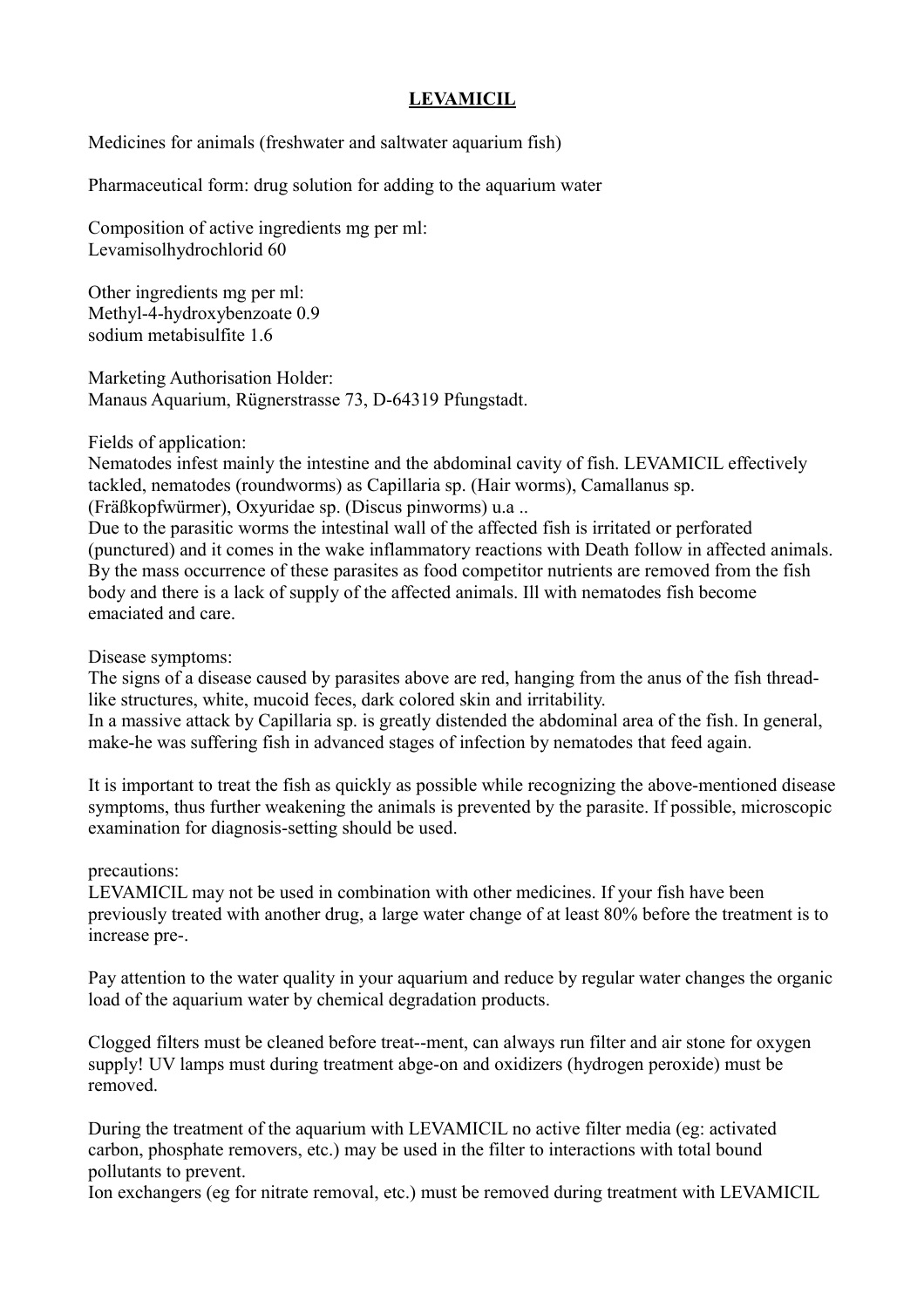from the water cycle of the aquarium.

As with all treatments, the fish should be regularly and carefully observed during the therapy to the treatment in the event of the occurrence of complications, which arise from the specific formation of the user or application errors and therefore can not be predicted to break through a large water change.

Dosage and administration:

Provide. During treatment with LEVAMICIL for a good Sauerstoffver-supply your aquarium by exhaust vents-Strömer and the movement of the water upper surface through the filter outlet The water temperature should not exceed 29 ° C.

The treatment for the relief of your fish nematode occurs in two steps. For the dosing of the LEVAMICIL the pack enclosed measuring cup and distribute the drug on the water surface. Then you mix the Aqua-riumwasser by stirring with the Medi-kament. The dosage is:

1 ml per 20 liters of aquarium water

On the 6th day, making it the first treatment completed and it has a large water change of 80% of the aquarium water be carried out.

10 days after this water change is performed a second treatment. The dosage is again:

1 ml per 20 liters of aquarium water

Then according to the first treatment, a large water change of 80% is again carried out.

In rare cases occurs during treatment-lung LEVAMICIL days with a haze of aquarium water through a proliferation of bacteria in the water and associated oxygen depletion, in these cases, the treatment by a large water change of 80% should be discontinued.

After the completion of successful treatment with Beh-LEVAMICIL the aquarium water should manaus aquarium product DIPL ORAL be added over several weeks in order to support the continued recovery and recovery of fish.

In the ornamental fish breeding, it is useful to treat new entrants and parents before preparation for spawning in the breeding aquarium. Juveniles can be treated equally with LEVAMICIL.

Like all medicines must LEVAMICIL not be overdosed. By diseases ge-weakened animals may be more sensitive.

Contraindications and side effects:

LEVAMICIL is a new product and well tolerated for most freshwater and saltwater fish species. Since currently there is no experience with the use of LEVAMICIL in cartilaginous fishes (Chondrichthyes) are present, should not be used for reasons of prudence LEVAMICIL in these fish.

There are no known side effects.

The ornamental fish holder is encouraged to communicate any previously unknown side effect of a veterinarian or pharmacist and the manufacturer.

Special warnings Keep away from children!